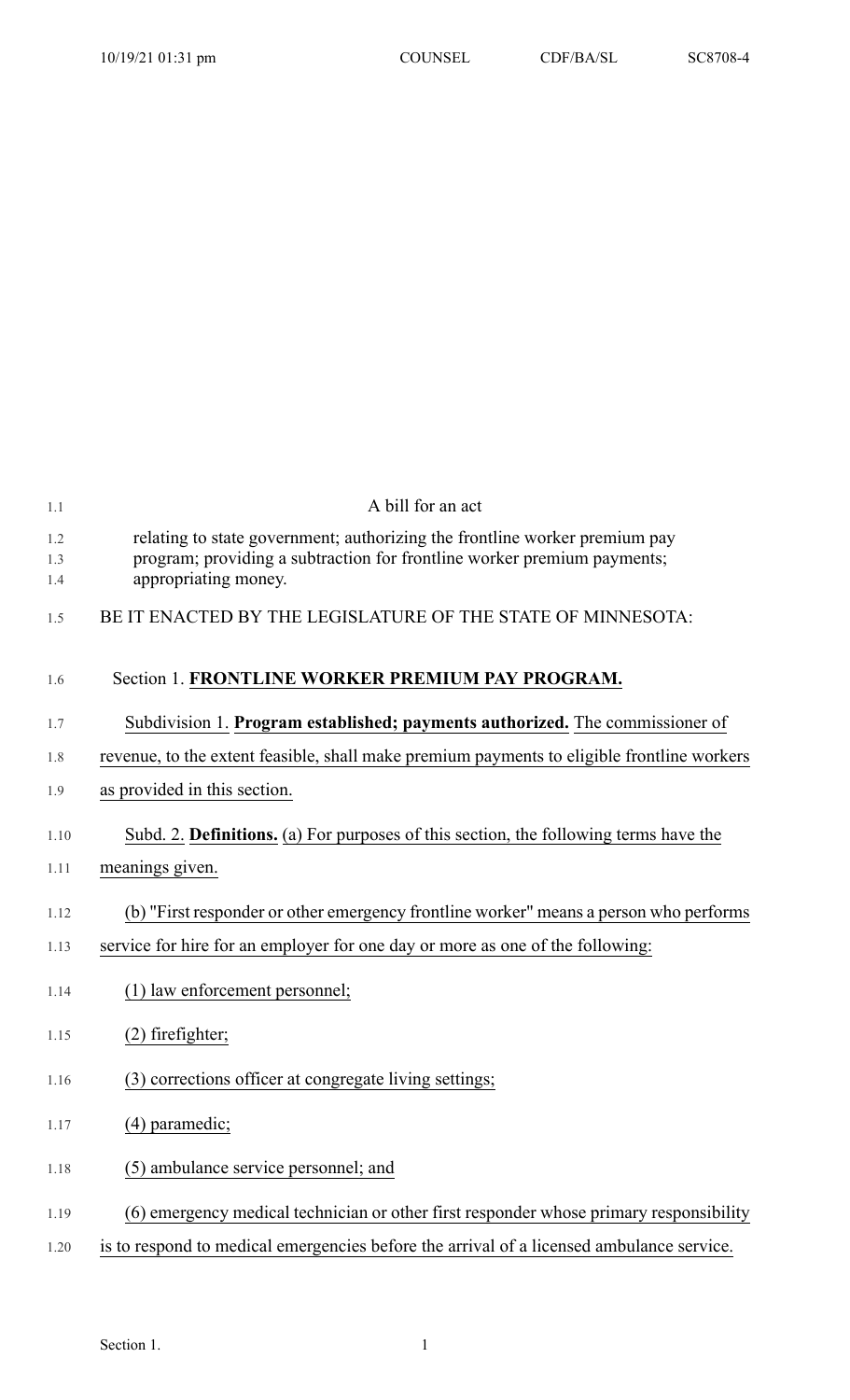- 2.1 (c) "Long-term or other health care frontline worker" means a person who performs 2.2 service for hire for an employer for one day or more as one of the following: 2.3 (1) long-term care facility worker; 2.4 (2) outpatient care worker; 2.5 (3) home care worker; 2.6 (4) personal assistance provider; 2.7 (5) home health provider; 2.8 (6) home delivered meal provider; 2.9 (7) nurse; 2.10 (8) nursing assistant; 2.11 (9) nursing aide; 2.12 (10) medical resident; 10/19/21 01:31 pm COUNSEL CDF/BA/SL SC8708-4
- 2.13 (11) pharmacy staff;
- 2.14 (12) phlebotomist;
- 2.15 (13) hospice provider;
- 2.16 (14) respiratory therapist; or
- 2.17 (15) worker providing direct patient care in inpatient and outpatient dialysis facilities.
- 2.18 Subd. 3. **Eligibility.** A first responder or other emergency frontline worker or a long-term
- 2.19 or other healthcare frontline worker is eligible to receive frontline worker premium pay as
- 2.20 provided under this section if the first responder or other emergency frontline worker or
- 2.21 long-term or other healthcare frontline worker:
- 2.22 (1) was employed as of March 15, 2020, in a position that did not allow for remote work;
- 2.23 (2) worked at least 1200 hours in a position as a first responder or other emergency
- 2.24 frontline worker or a long-term or other healthcare frontline worker during the period
- 2.25 between March 15, 2020, and December 31, 2020;
- 2.26 (3) did not collect unemployment benefits for more than four weeks on a cumulative
- 2.27 basis for the period between March 15, 2020, and December 31, 2020; and
- 2.28 (4) is a resident of Minnesota.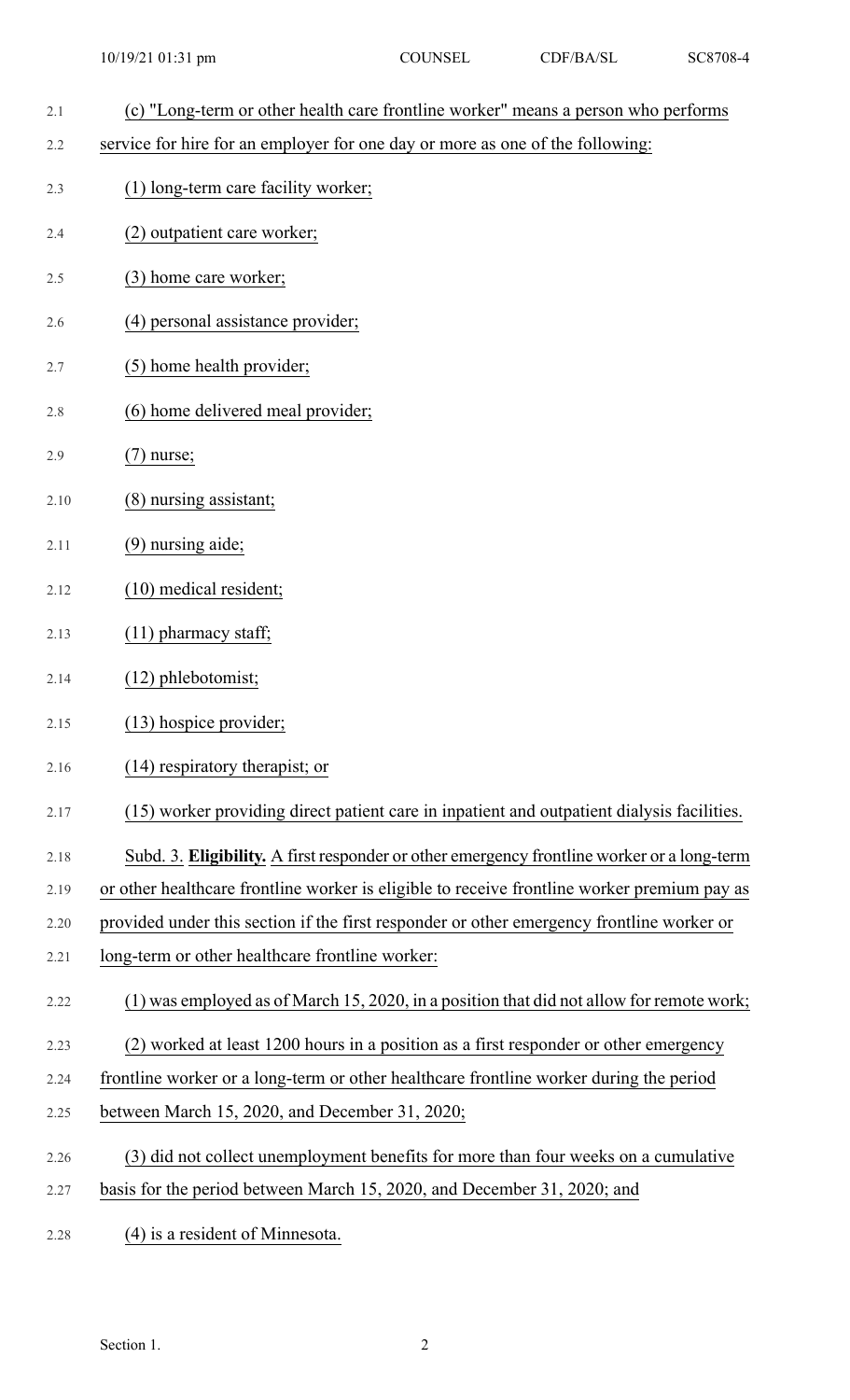| 3.1  | Subd. 4. Application; verification of eligibility. (a) An eligible first responder or other   |
|------|-----------------------------------------------------------------------------------------------|
| 3.2  | emergency frontline worker or an eligible long-term or other health care frontline worker     |
| 3.3  | may apply to the commissioner of revenue in the form and manner determined by the             |
| 3.4  | commissioner for a payment under this section.                                                |
| 3.5  | (b) The commissioner must begin accepting applications from eligible applicants on            |
| 3.6  | November 15, 2021. The commissioner must not accept applications submitted after              |
| 3.7  | December 15, 2021.                                                                            |
| 3.8  | (c) The commissioner must verify each applicant's eligibility for a payment under this        |
| 3.9  | section.                                                                                      |
| 3.10 | Subd. 5. Use of information. The commissioner of revenue may consult with the                 |
| 3.11 | commissioner of employment and economic development and disclose information to the           |
| 3.12 | extent necessary to verify eligibility and administer the payments under this section.        |
| 3.13 | Subd. 6. Payments; amounts. (a) As soon as practicable, the commissioner of revenue           |
| 3.14 | must make payments to verified applicants in the order which the application was received.    |
| 3.15 | (b) The payment for a verified eligible first responder or other emergency frontline          |
| 3.16 | worker or a verified eligible long-term or other health care frontline worker equals \$1,200. |
| 3.17 | Subd. 7. Report. By February 15, 2022, the commissioner of revenue shall report to the        |
| 3.18 | legislative committees with jurisdiction over taxes and economic development policy and       |
| 3.19 | finance on the program under this section.                                                    |
| 3.20 | Subd. 8. Appropriation. (a) \$250,000,000 in fiscal year 2022 is appropriated from the        |
| 3.21 | state fiscal recovery federal fund to the commissioner of revenue to make payments required   |
| 3.22 | under this section. This is a onetime appropriation.                                          |
| 3.23 | (b) Any unexpended amount from the appropriation in paragraph (a) remaining after             |
| 3.24 | January 15, 2022, is canceled.                                                                |
| 3.25 | <b>EFFECTIVE DATE.</b> This section is effective the day following final enactment.           |
| 3.26 | Sec. 2. TAX TREATMENT OF FRONTLINE WORKER PREMIUM PAYMENTS.                                   |
| 3.27 | (a) For the purposes of this section, "subtraction" has the meaning given in Minnesota        |
| 3.28 | Statutes, section 290.0132, subdivision 1, and the rules in that subdivision apply for this   |
| 3.29 | section.                                                                                      |
| 3.30 | (b) The amount of frontline worker premium payments received under section 1 is a             |
| 3.31 | subtraction.                                                                                  |